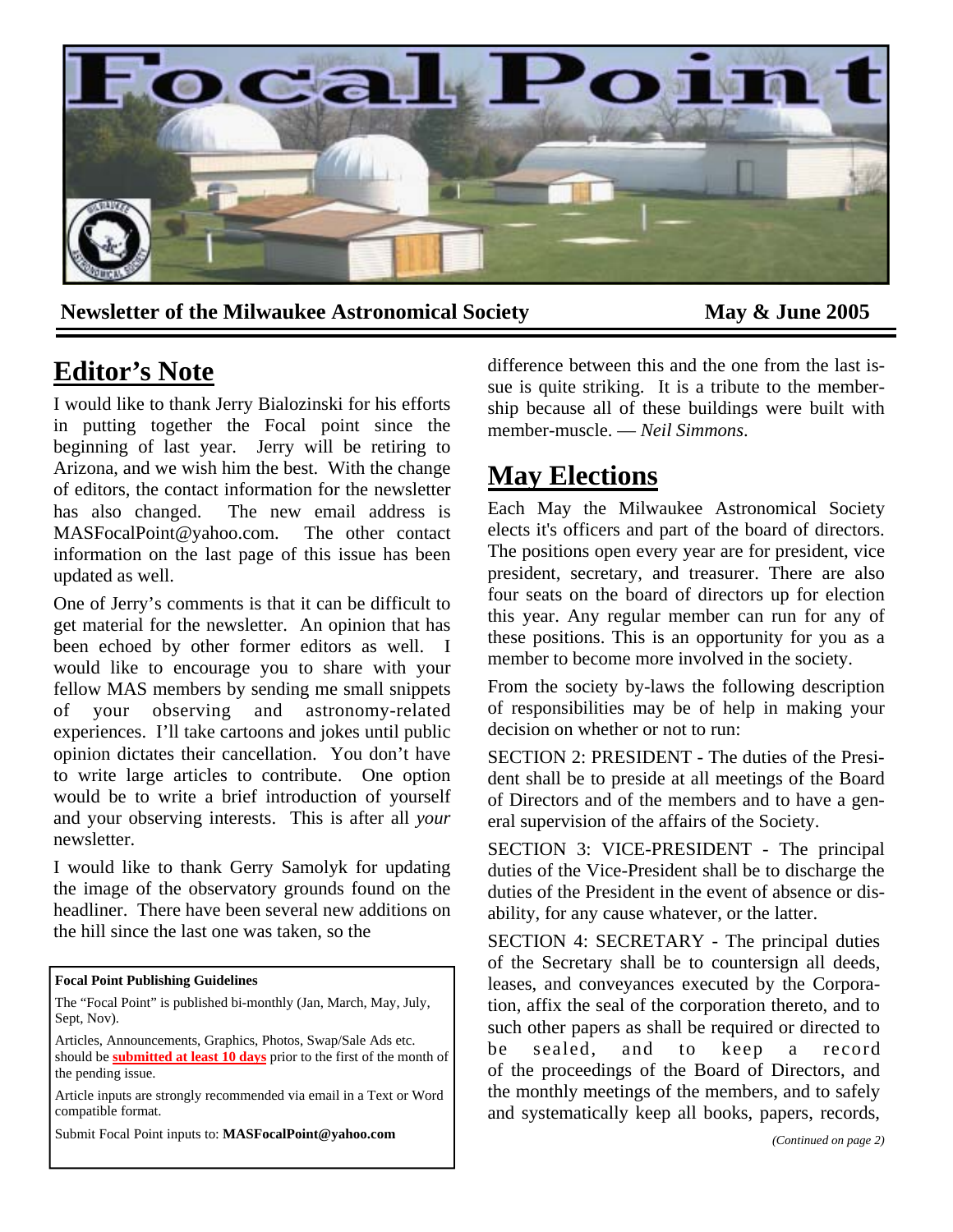#### *(Continued from page 1)*

and documents belonging to the Society, or in any wise pertaining to the business thereof.

SECTION 5: TREASURER - The principal duties of the Treasurer shall be to keep and account for all moneys, credits, and property, of any and every nature, of the Society, which shall come into his hands, and keep an accurate of all moneys received and disbursed, and of money and property on hand, and generally of all matters pertaining to this office, as shall be required by the Board of Directors.

I have been asked to chair the nominating committee this year, and as of this writing I have nominations for one board seat and two officers. There is room for some new faces. If you are interested in running for any of these positions, please contact me at: samolyk@ix.netcom.com

You can also call me at 414-529-9051 if you have any questions about any of these positions. — *Gerry Samolyk.*

## **The President's Log**

Many of the topics on my list have been taken up by other people elsewhere in this newsletter. The election is already mentioned by Gerry Samolyk above. The election meeting will be held at the Observatory on May  $20<sup>th</sup>$  at 8 o'clock. The election process will work as follows: first the Board seats will be filled. The top four candidates will be elected. The Board will then retire and elect the officers. The results of that election will be announced immediately and those people will immediately assume their duties. It's as simple as that.

The purchase of land for a new observatory will not happen in the foreseeable future. The people we were negotiating with decided that they didn't really want to part with any more of their property – they have already over a hundred acres to the DNR. They flirted with the idea of selling to the MAS for a while but decided not to proceed with the deal. It wasn't anything we did or didn't do. So we're back to the beginning on that issue.

A new members' packet, long missing and overdue, will be available by the end of the summer, I promise. Along these lines, I appointed a committee headed by Neil Simmons and including Henry

Gerner and Chris Weber to look at a new members' program. I don't know how that will turn out, but I'm excited about its prospects.

Open houses will continue. Your help is needed. All you'll have to do is stand by a telescope, give a little coaching from time to time, and be nice to people. The next one will be on May  $13<sup>th</sup>$  – subject: the Moon. The presenter has not yet been identified, but I will volunteer for that job and with great grace step aside if someone else wants to do instead – please.

The annual picnic will be held on July 30th. This is a change from the originally scheduled date. The picnic will be held at the observatory and will start around 4:00 PM or so. Vern Hoag will lead the effort and he deserves our gratitude. He always puts on a very excellent picnic.

After the May meeting, Board meetings will continue throughout the summer but the next general membership meeting will not take place until September  $16<sup>th</sup>$ , again at the observatory at 8:00 PM.

The annual campout will be held on the weekend of Sept 30, Oct 1 and 2. Watch the Focal Point and the website for more information. Final announcements about this will take place at the September meeting. — *Bob Manske.* 

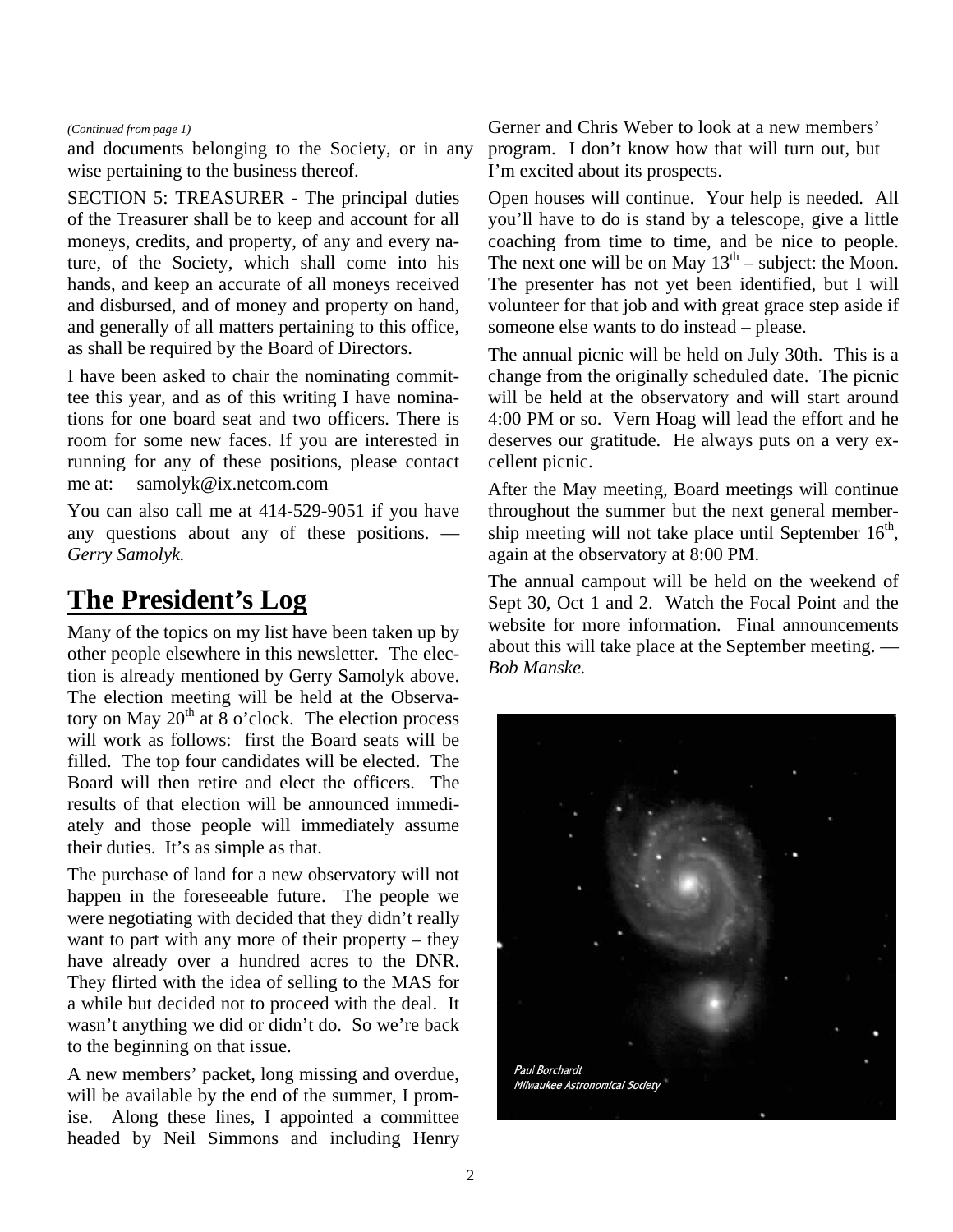# **New MAS Observing Programs**

Want a great way to learn the sky and have some fun? The MAS will be starting observing programs. Observing programs can encourage you to observe more by having a goal to accomplish. After completing a program you will receive a certificate and your name will be displayed at the observatory and on the web site. These programs will vary in difficulty from relativity easy to more challenging, but they all can be accomplished, most of them from the observatory.

The following programs will be available by the picnic:

- Messier Program Observe all the Messier objects.
- Binocular Messier Program Observe 50 Messier objects with binoculars.
- Double Star Program Observe 100 double stars.
- Lunar Drawing Program Draw 50 lunar craters.
- Herschel 400 Observe 400 Herschel objects.
- CCD Program CCD images of 100 objects.

If you are interested in any of the programs, please contact me at vern.hoag@bradleycorp.com. — *Vern Hoag*.

# **MAS Picnic**



Don't forget to mark your calendar for the annual MAS picnic on Saturday July  $30<sup>th</sup>$ . Starting time will be around 4:00 come rain or shine. Grilled food, dessert, soda, and beer will be served, all compliments of the MAS. Door prizes will be given away, but you must be present to win. So, stop out and visit with some old friends and make some new ones. The solar filter will be set up for viewing the sun and we will be observing fainter stuff later at night. This is a great time to learn to use some of the club's equipment and get some observing in. Hope to see you all out on the hill. — *Vern Hoag*.

# **Featured Web links**

Northern Lights, the newsletter of the North Central Region of the Astronomical League, is now online! Set your web browser to http://www.npmas.com and click on the Northern Lights link at the top of the page.

Amateur astronomers are sometimes interested in model rocketry. The wonderfully named Wisconsin Organization Of Spacemodeling Hobbyists (that's right —WOOSH) can be found on the web at http:// www.wooshrocketry.org/. The organization holds several launch sessions in the Milwaukee area throughout the year.

# **Meeting Calendar**

**May 20** Board meeting at the Observatory: 7 pm. General meeting at 8 pm. Election of the Board and Officers take place at the May meeting.

No general meetings during the summer months (June, July, and August.) Board meetings move to 2nd Monday of these months, at the Observatory: 7:30 pm.

**July 30** Annual MAS Picnic at the Observatory beginning at 4 pm.

**September 16** Board meeting at the Observatory: 7 pm. General meeting at 8 pm. Presentation to be determined.

## **Picture Credit**

The Whirlpool Galaxy (Messier catalog number 51): The realm of the galaxies is near the meridian in the evening this time of year. Paul Borchardt made the image shown on page two with the club's Buckstaff telescope in June of 2000. The equipment he used is available to any member on key-holder nights. See back page for details.